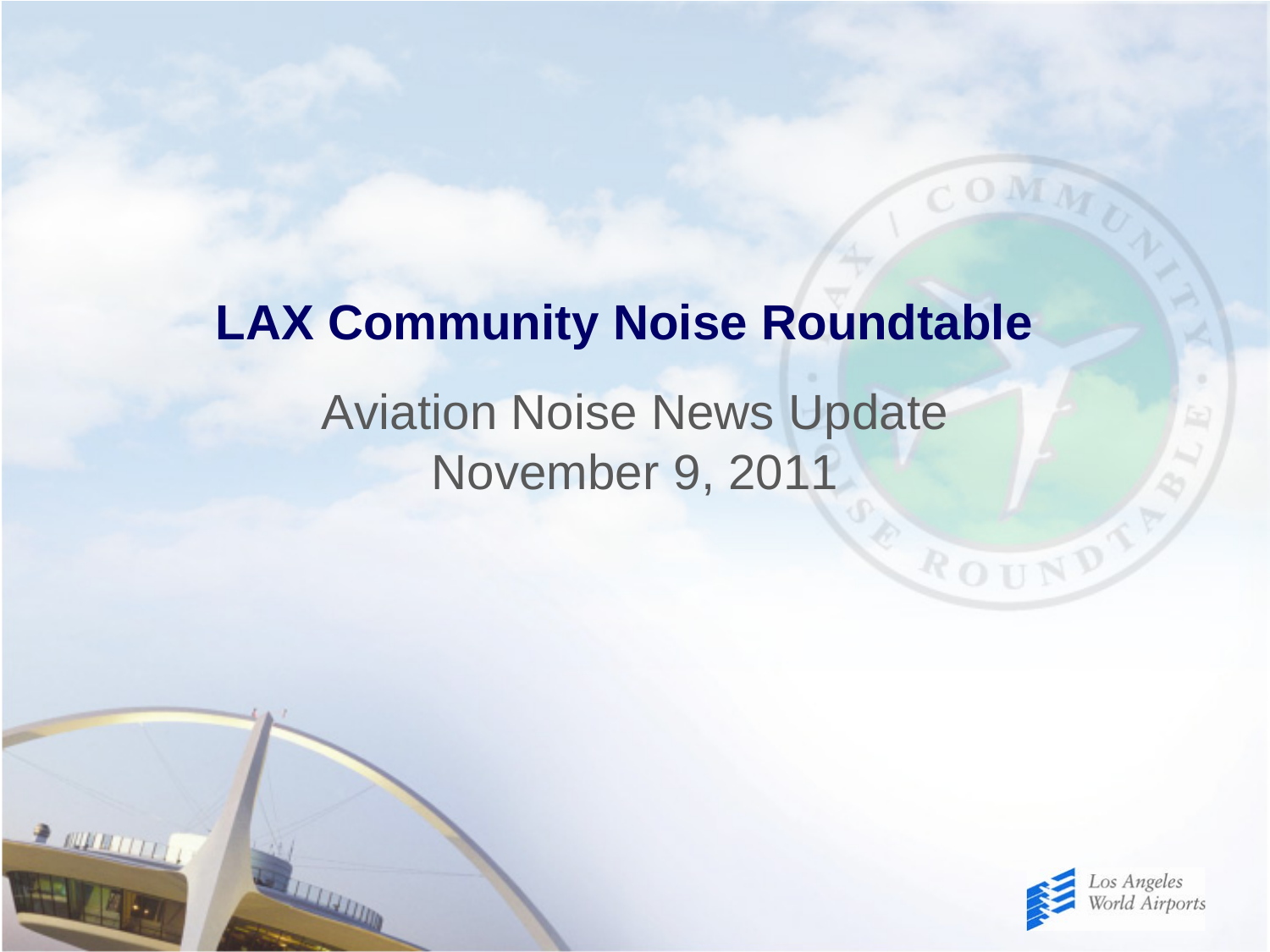## **LAX Noise Has Declined Since 1992**

- **Aircraft are creating less noise at Los Angeles International Airport primarily due to efficiencies in the airline industry over the past two decades**
	- "Noise levels declined up to 6 decibels in communities surrounding LAX due to fewer flights and quieter engines installed on passenger planes since 1992," says Scott Tatro, LAX Environmental Affairs Officer
	- "Federal laws enacted over the past 20 years have required air carriers to significantly reduce noise generated by plane engines," Tatro said
- **The Federal Laws have resulted in larger aircraft operating at full capacity leading to an 18 percent decline in departures and landings at LAX**
- **Even though operations have dropped, passenger traffic at LAX increased from 45.7 million travelers in 1992 to over 59 million travelers in 2010**
- **"Noise was further alleviated in 17,310 residences over the past 20 years through airport-funded soundproofing improvements or LAX's Residential Acquisition and Relocation Program."**

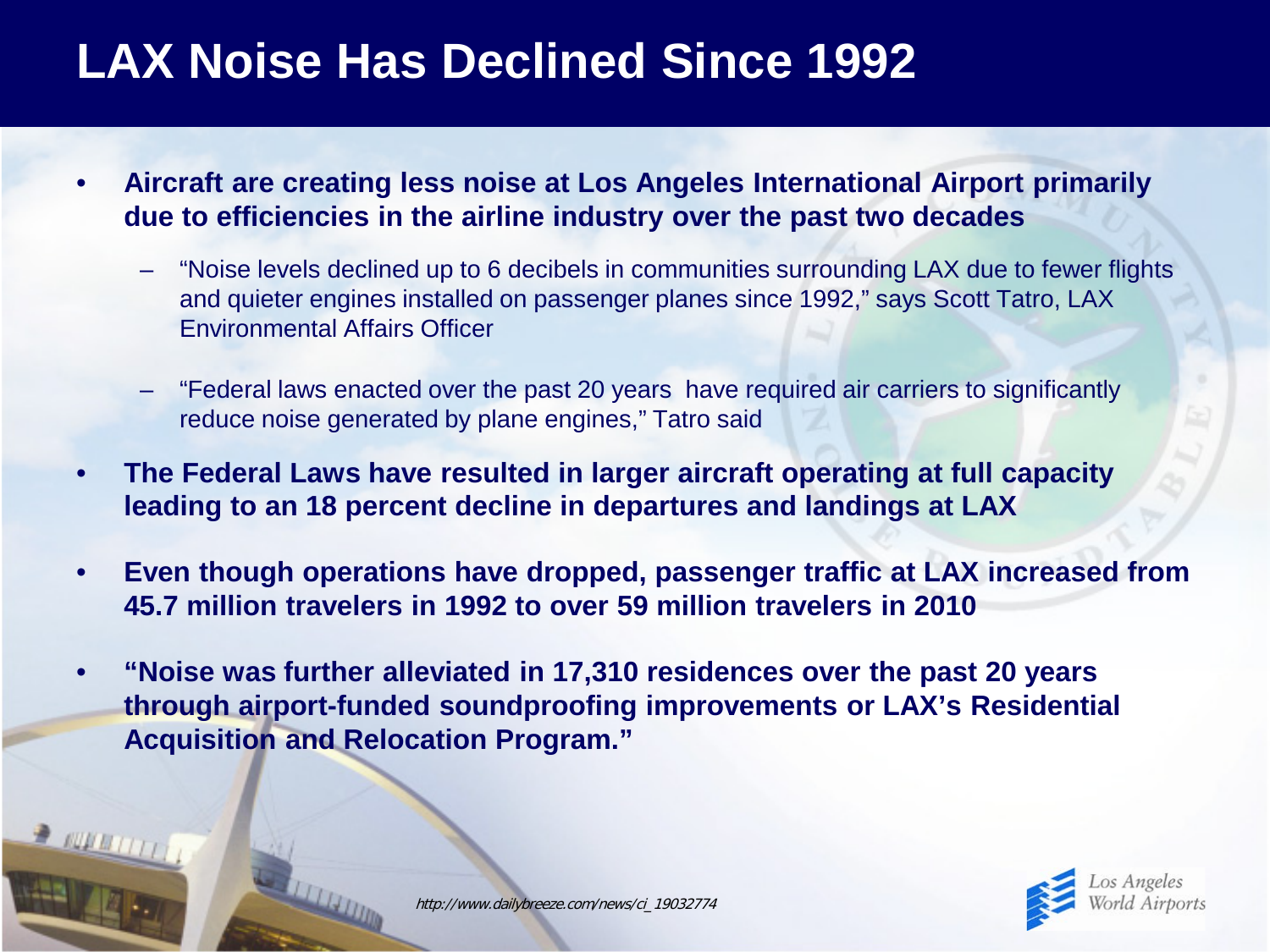## **\$3.2 Billion of Total PFC Revenue Devoted to Noise Mitigation**

- **At the end of 2011, approximately \$3.2 Billion (4 percent) of the \$83.4 Billion of PFCs was designated for noise mitigation projects since 1992**
- **This was a \$31.9 million increase over fiscal year 2010**
	- **\$1.43 Billion went to Soundproofing**
	- **\$1.32 Billion went to Multi-Phase Projects**
	- **490.6 Million went to Land Purchase**
	- **\$18.9 Million went to Noise Monitoring Systems**
	- **\$15.6 Million went to Planning**

**E NUMBER** 

- **\$15.5 Million went to Misc. Projects**
- **103 Airports used PFC revenue for noise mitigation projects as of October 1, 2011. The top 5 include:**  $R_{\text{O II}}N$ 
	- **(1) Los Angeles International Airport (\$817.5 Million)**
	- **(2) Chicago O'Hare International Airport (\$543.8 Million)**
	- **(3) Chicago Midway Airport (\$260.9 Million)**
	- **(4) Minneapolis-St. Paul International Airport (\$182.9 Million)**
	- **(5) Phoenix Sky Harbor International Airport (\$173.6 Million)**
- **PFCs are only one source of funding for Noise Mitigation Projects. Federal Airport Improvement Program (AIP) grants will be reported later in the ANR**



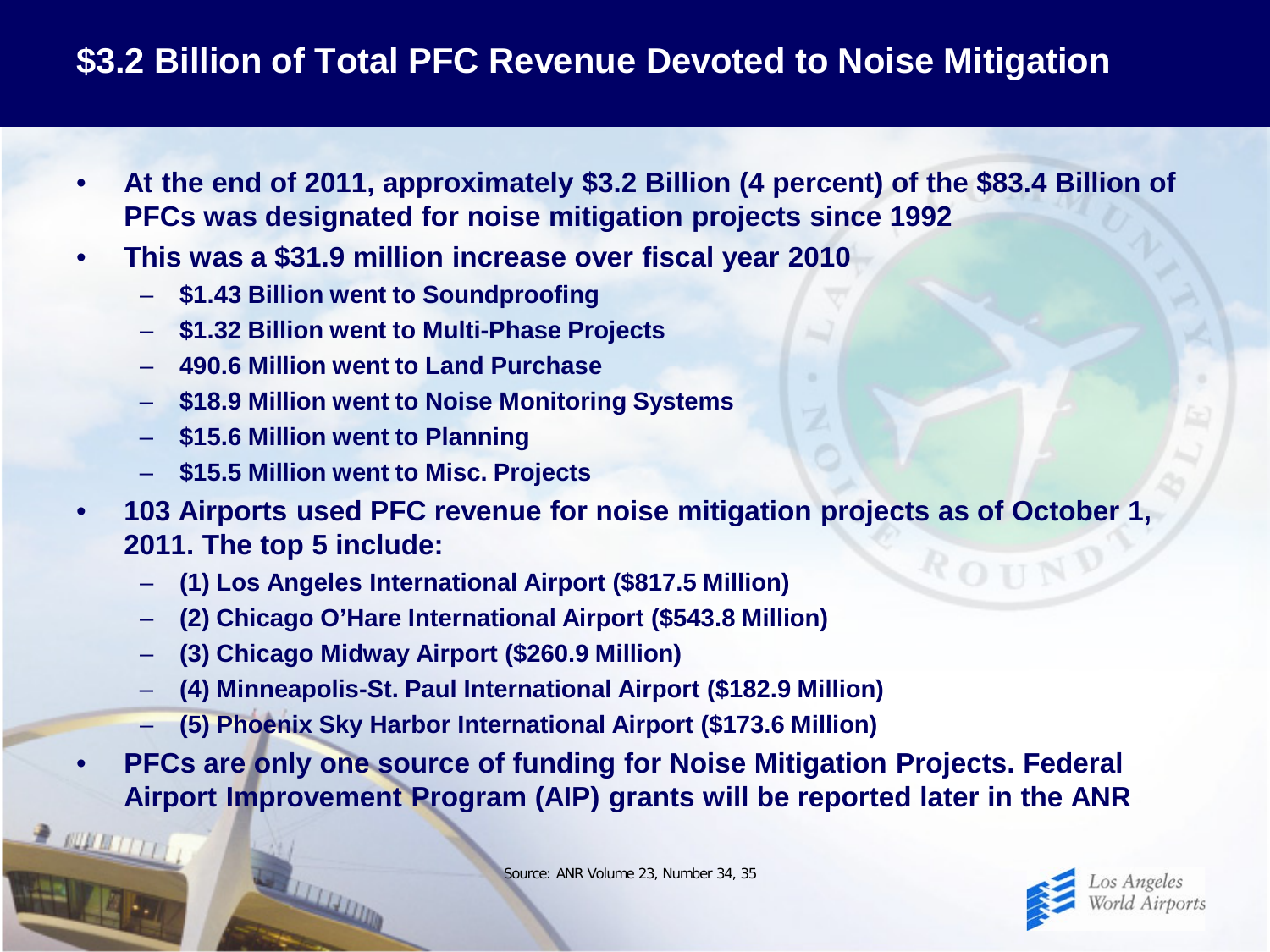## **New Air Traffic Control System Setbacks**

- **Software problems have delayed full deployment of a critical flight tracking system for NextGen, said Calvin Scovel, Transportation Department Inspector General**
- **Deadlines have not been set for key aspects of NextGen to be in place, nor have benefits to users been made clear**
- **"As a result of the delays, airlines and ATC system users are being discouraged from spending money on cockpit equipment necessary to take advantage of the new ATC system," Scovel said**
- **Many of the new systems benefits hinge on airlines equipping their planes with expensive new equipment to communicate with ATC and broadcast their location to other planes and controllers**
- **FAA Deputy Administrator Michael Huerta said while also testifying before the House Transportation and Infrastructure Committee that, "the agency is making progress on the flight tracking system, which has been operating for nearly a year at ATC centers in Salt Lake City and Seattle."**



**PERMITTY**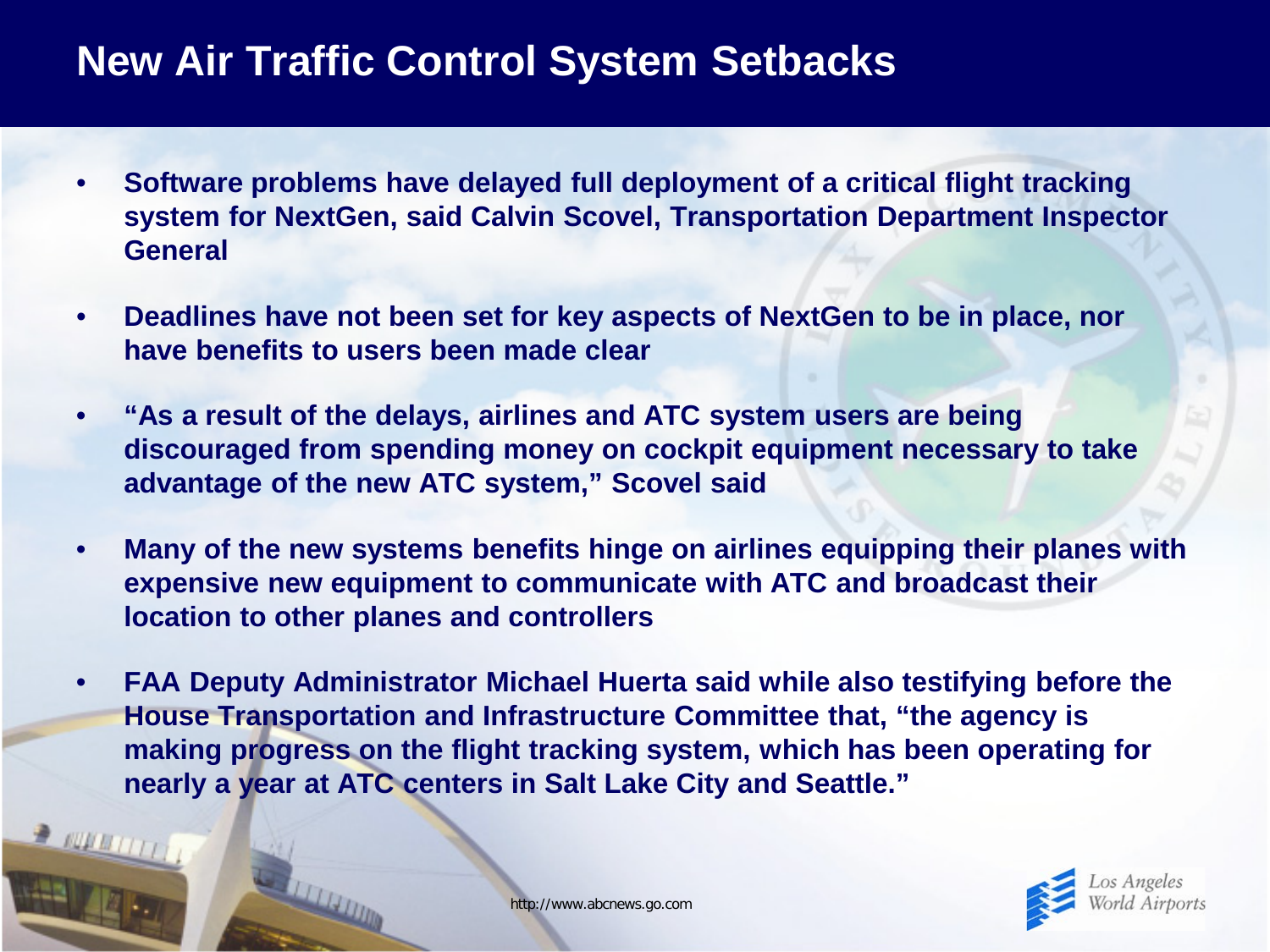## **New Long Beach Airspace Proposal Relieve South Bay Pilots**

- **A second proposal for the Long Beach Airport has been developed for approval by the FAA**
	- **The tentative plan aims at reducing risk of midair collisions between small aircraft and jetliners over densely populated areas**
	- **The latest plan for the Airport is much scaled back from last year's, in large part due to outcry from South Bay pilots and local municipalities worried about safety and increased air traffic over residential neighborhoods**
	- **The plan would include transforming the airspace from a currently designated Class "D" airspace to a Class "C" airspace, which gives controllers more radar control**
- **Many concerns have risen as a result of transforming the congested Southern California Airspace from General Aviation (GA) Pilots, the FAA, and Local Municipalities**
	- **GA operators, including flight schools, do not want to have their operations affected by the more restrictive airspace and the delays associated with getting clearances**
	- **GA pilots are worried because the new plan does not follow visual landmarks that would make it easier for pilots to navigate**
	- **With the introduction of a Class C airspace operated remotely by controllers in San Diego, GA pilots will have to establish two-way radio communication with controllers in order to enter and exit the airspace**
	- **GA pilots are worried since they are not on instrument flight plans that they will get brushed off by the controllers**



http://www.presstelegram.com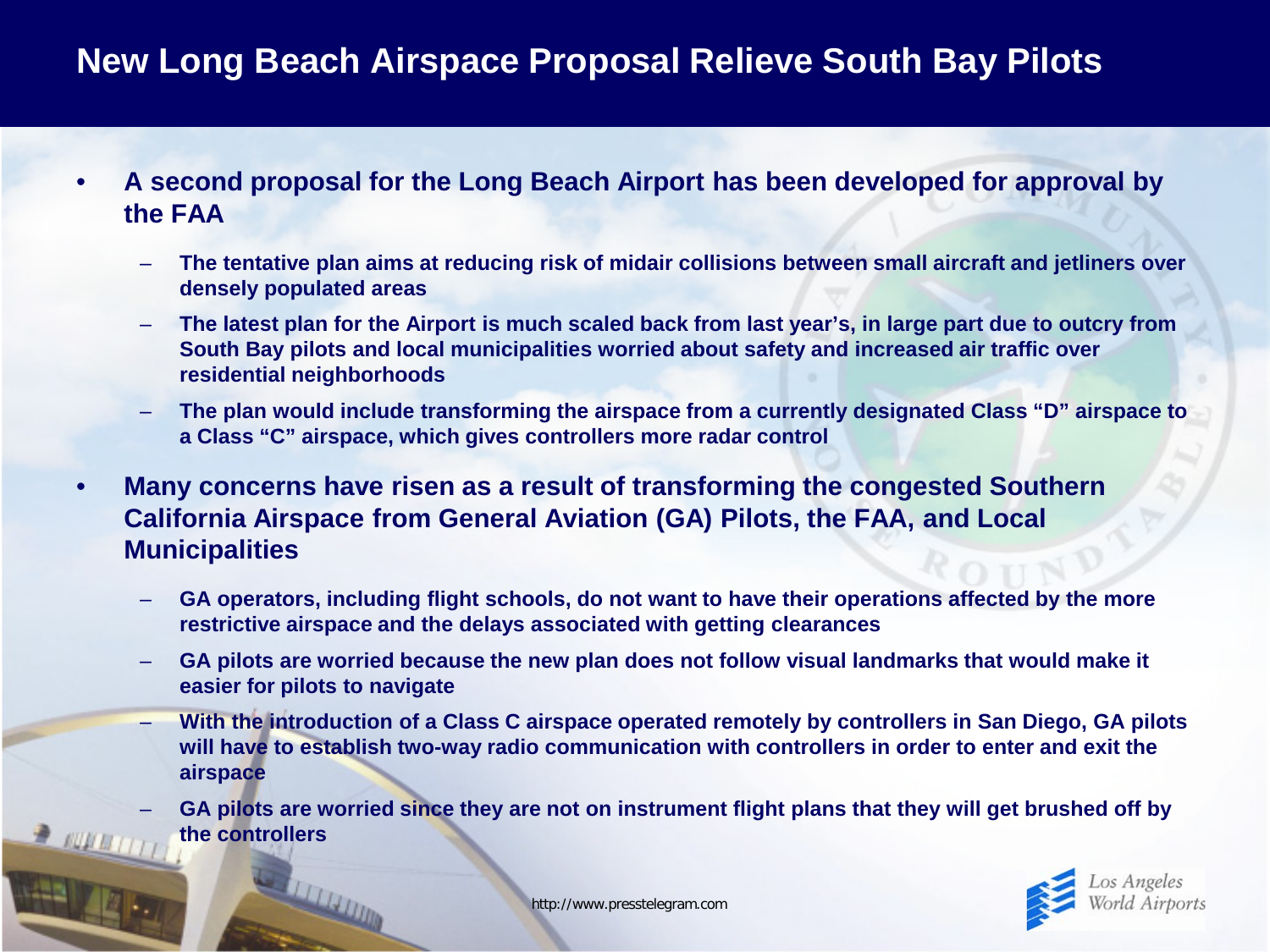### **New Long Beach Airspace Proposal Relieve South Bay Pilots (Cont.)**

#### • **The FAA**

**PERMITTI** 

- **The FAA's Ian Gregor says that Long Beach Airport is the "…only airport of 89 in the Continental U.S. that serves more than a million passengers without surrounding Class C or B airspace."**
- **Ian Gregor went on to say, "I think it is pretty obvious that it's much better to have controlled airspace around a commercial airport than have a situation where commercial aircraft have to fly through essentially uncontrolled airspace for a while."**

#### • **Local Municipalities**

- **Rancho Palos Verdes officials have taken a particular interest in the plan because of concerns about aircraft (flight training) noise and the safety of new pilots who might need to make emergency landings along the coast**
- **"We believe that the new proposal is safer for aircraft flight and should mitigate our concerns about increased aircraft noise in and around the South Bay area, especially the Palos Verdes Peninsula," said Dennis McLean, the city's finance director and a former airline official.\**
- **The FAA will host two public meetings in Long Beach on its new proposal at which public comments will be accepted**
- **If the proposal moves forward, it will begin with a "notice of proposed rule making," beginning an 18 month process**

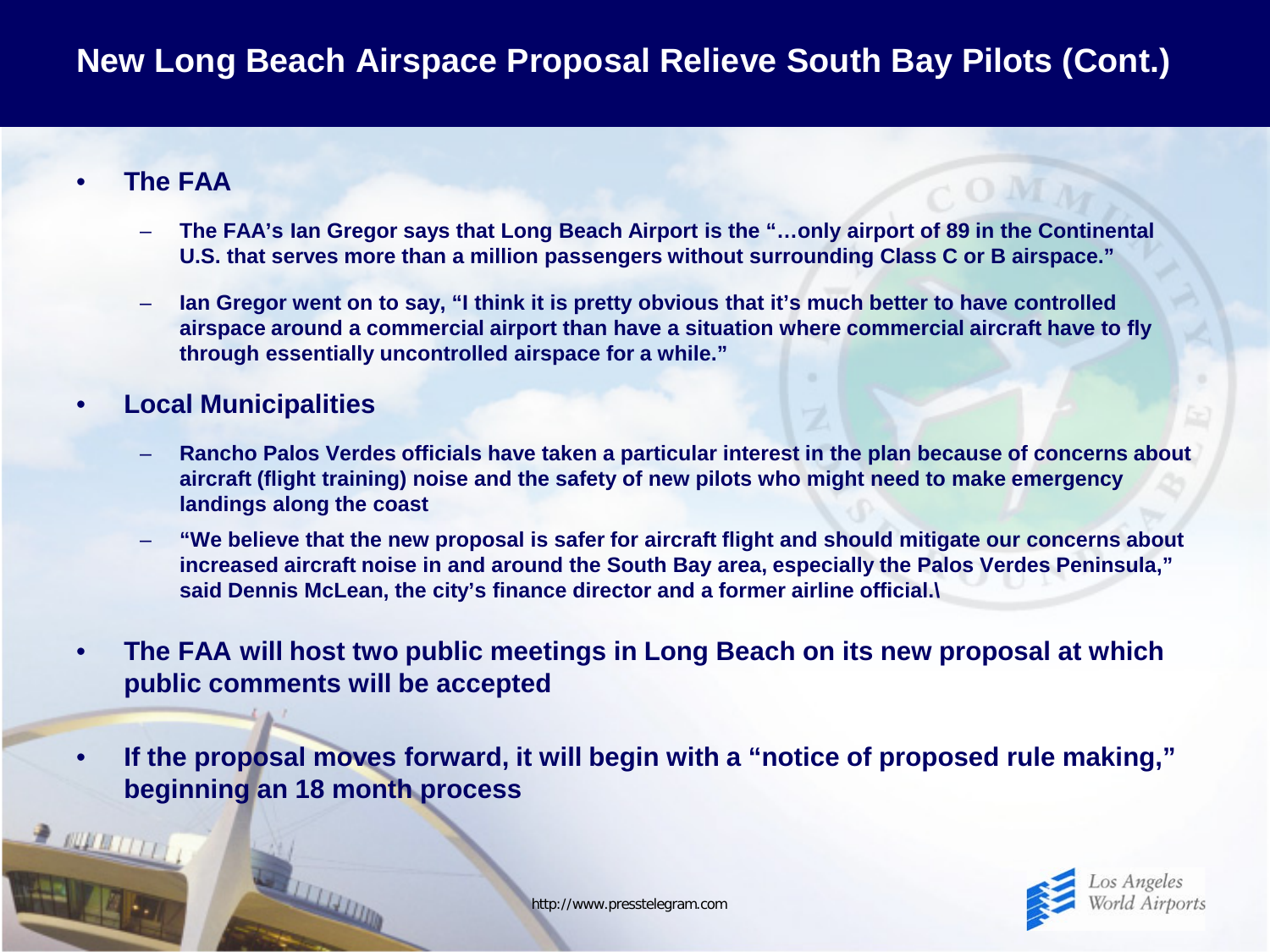## **Expediting Environmental Reviews is Key to NextGen**

- **The Government Accountability Office (GAO) says that a main challenge for the implementation of NextGen is expediting the environmental review process and addressing environmental impacts**
	- **Gerald Dillingham of the GAO continued to tell the House Aviation Subcommittee that, "As we stated in our recent report on environmental impacts at airport, with the changes in aircraft flight paths that will accompany NextGen efforts, some communities that were previously unaffected or minimally affected by aircraft noise will be exposed to increased noise levels."**
	- **"These levels could trigger the need for environmental review, as well as raise community concerns. Our report found that addressing environmental impacts can delay the implementation of operational changes, and indicated that a systematic approach to addressing these impacts and the resulting community concerns may help reduce such delays," Dillingham said.**

• **The FAA has been working to develop procedures for streamlining environmental review processes that affect NextGen activities**



Source: ANR Volume 23, Number 32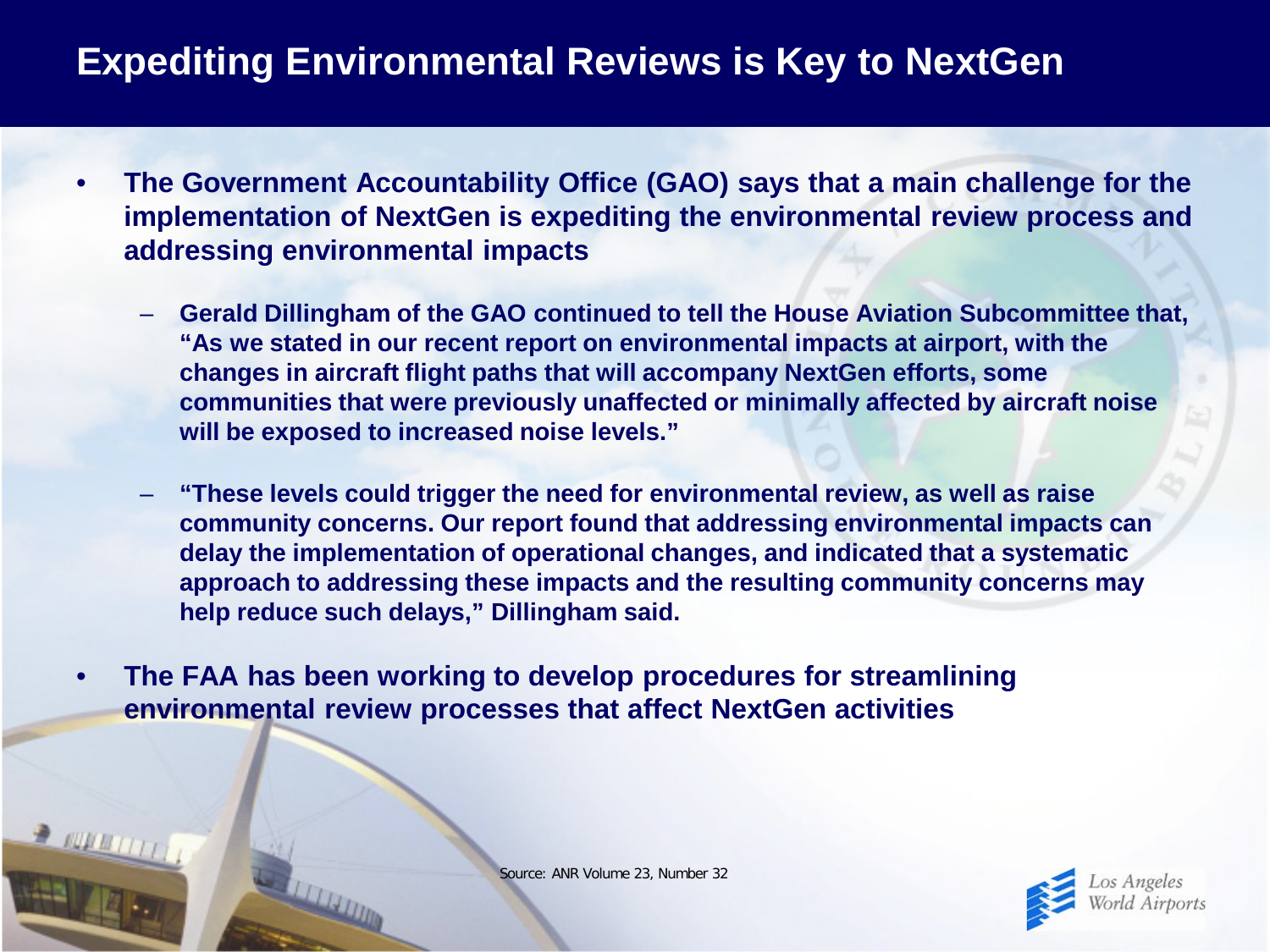## **Global Performance Based Navigation Summit**

- **Held September 27-28, 2011 in Seattle, Washington**
- **Key message was Performance Based Navigation (PBN) can produce major environmental and economic improvements**
	- **Communities, airlines, airports, and air navigation service providers must collaborate to implement them for success**
- **Required Navigation Performance (RNP) guarantees aircraft does not stray from prescribed path and allows ability to follow curved flight paths**
- **U.S. Representative Adam Smith urged participants to engage communities around airports and use PBN technology for strategies to address community concerns**
- **Reducing barriers for upgrading infrastructure seen as main obstacle for large scale implementation of PBN**
- **Debate continues on optimal path forward for implementation**



Source: ANR Volume 23, Number 32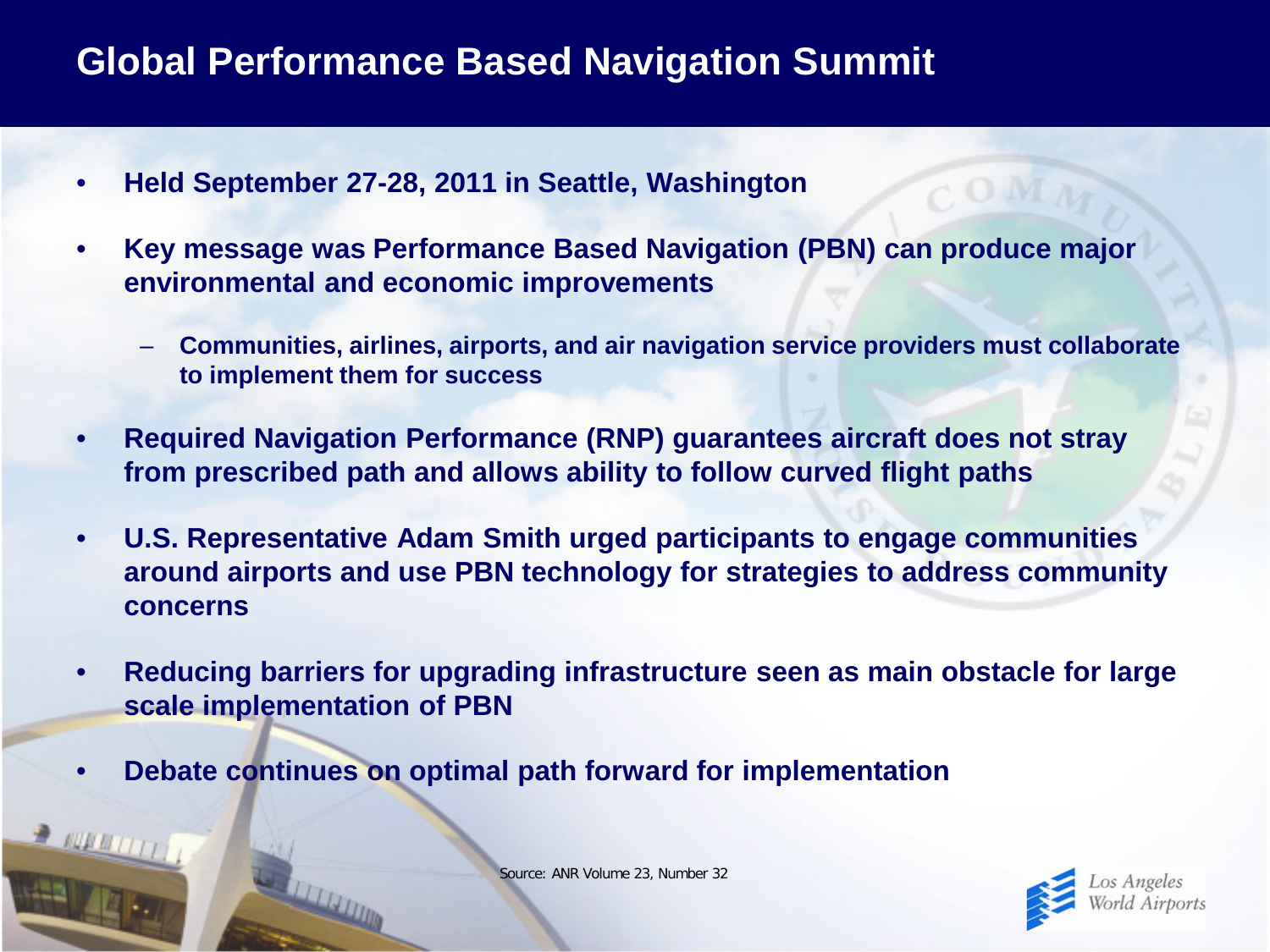## **Aircraft Noise Stringency Standards: ICAO/CAEP Process Update**

- **ICAO's Committee on Aviation Environmental Protection (CAEP)**
- **Sets International Aircraft Noise Certification Standards known as Chapters 2, 3, and 4**
- **Working Toward Agreement on a New (Chapter 5) Noise Standard at CAEP/9 1n 2013**
	- **Current proposals range from the Chapter 4 Standard -3, -5, -7, -9 -11 dB cumulatively over the three certification measurement locations**
	- **Applicable to new aircraft types certified after January 1, 2020 (2017 was dropped)**
	- **Increase in noise stringency for aircraft less than 10 metric tons (~22,000 lbs)**
- **The Cost/Environmental Benefits are Being Studied**

2 100 10 11 1

• **The Airports Council International – North America (ACI-NA) represents US airports at the CAEP meetings** 

> Sources: [http://www.aci-na.org/sites/default/files/oh.x-icao-saturday.pdf,](http://www.aci-na.org/sites/default/files/oh.x-icao-saturday.pdf) <http://www.icao.int/env/caep.htm>